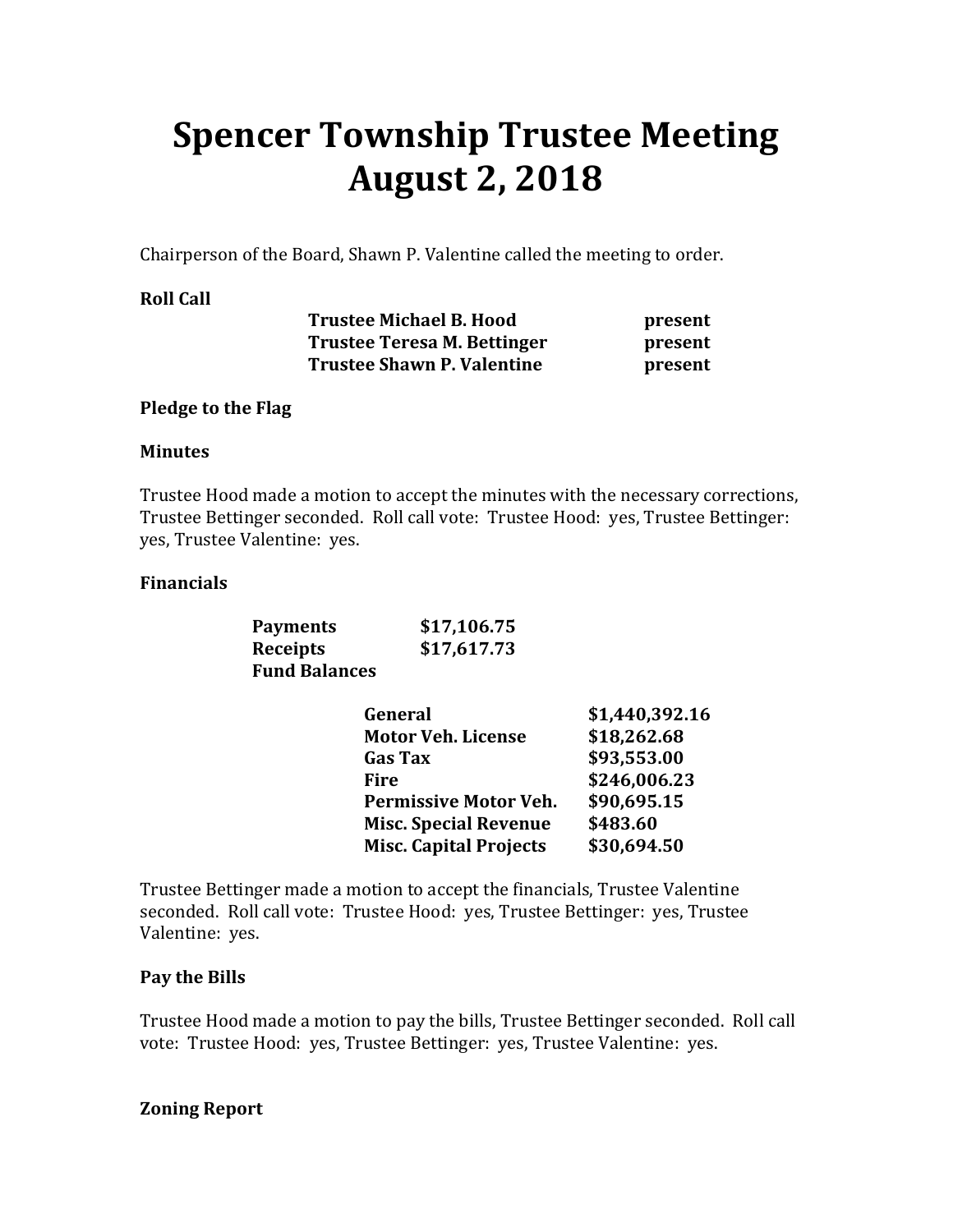Pat Baum gave the zoning report.

Jacob Barnes and Pat Baum investigated some zoning issues in the Township.

Revised Sections 5 (five) and 6 (six) of the Zoning regulations book for Spencer Township were received from Pat Baum.

## **BZA**

Chris Ruhl, BZA member, stated the substitution for the Joshua House was granted. It was a substitution to allow adults and children at the facility.

## **Road**

Road Superintendent, Dean Croskey, presented a written report.

The daily road activities will be typed into a time management application and presented to his supervisor Pat Baum.

## **Fire**

No fire report

## **Correspondence**

**-**2nd Quarter JEDZ disbursement was received. The Township share was \$246,193.58.

-The Township's bi-annual financial audit has been completed for years 2017 and 2018.

-The Lucas County Engineer's Office sent the timetable for program years 2019/2020 projects.

-Request for final annual report and asset disposition was received from the Charitable Law Section of the Attorney Generals Office for the Spencer Township Firefighters Association.

## **Old Business**

-Teresa Snyder, Business development manager Lucas County Port Authority, gave a presentation on the Better Buildings Program.

The Township can join the Northwest Ohio Energy District, but first the Township has to have a project in the works.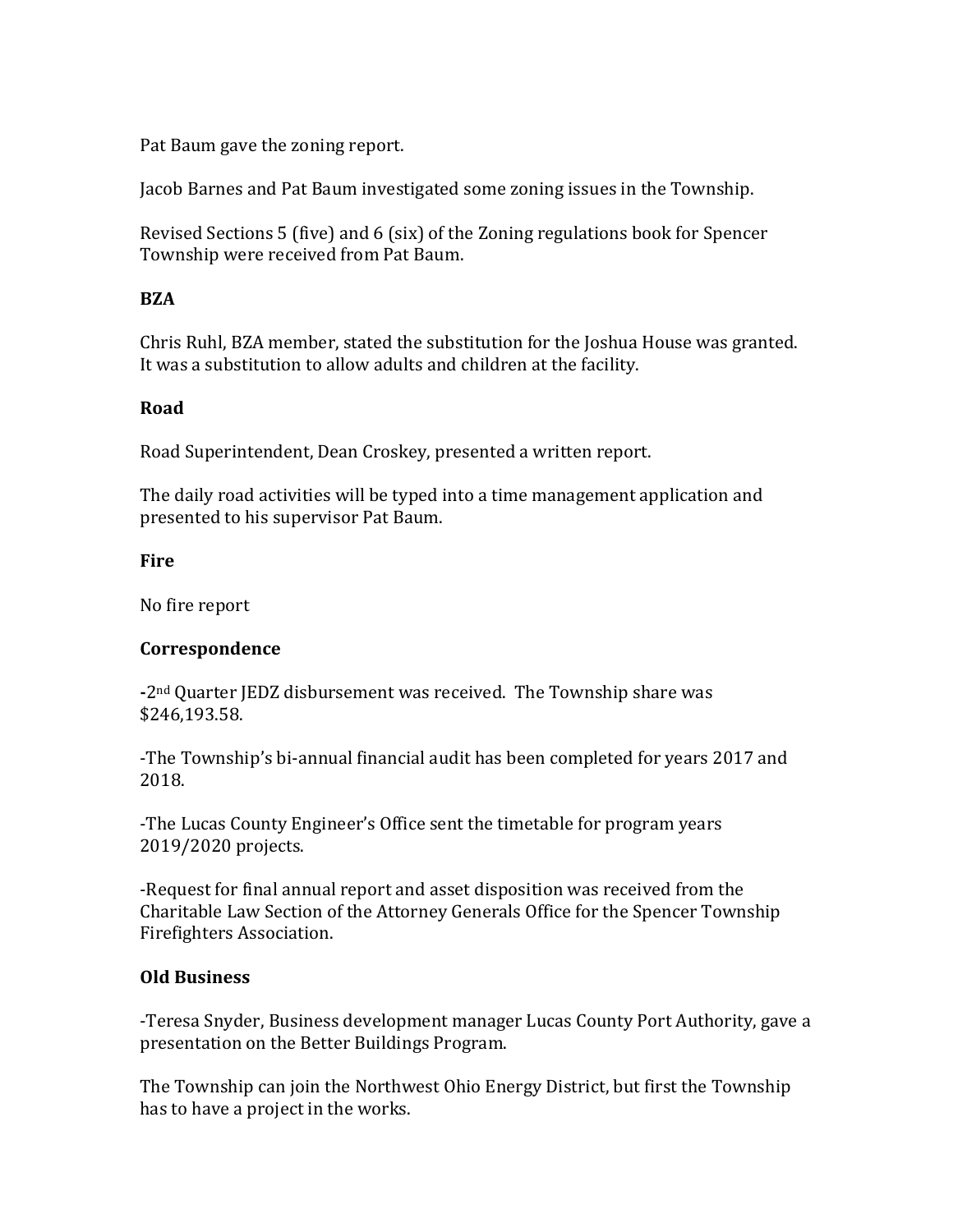A residential financing program will also soon be available. It will be repaid as a special assessment on the property tax. The assessment would transfer with ownership.

There is no fee to be part of the district. The Trustees would be given 1 (one) seat on the Board if the Township decides to join the district. It does not necessarily need to be a Trustee who takes the seat.

Trustee Bettinger asked where does the money come from to make the improvements. Ms. Snyder explained governmental funds via grants initially. Now bond funds are being used.

The Board is still interested in energy efficient lighting improvements for the Township buildings. Ms. Snyder will begin the bidding process again since she worked with the Township previously on this matter. Pat Baum, the administrative assistant will be the contact person

Ms. Snyder went over some of the requirements for the program.

Trustee Hood asked if a resolution needed to be passed to join the district. Ms. Snyder explained a project needs to in the works before the Township can join the district.

- Trustee Valentine stated, we are still obligated to provide the Port Authority \$500,000 for the revolving loan fund. Trustee Hood made a motion to distribute 60% of all future JEDZ receipts to this account until the goal has been met, Trustee Bettinger seconded. Roll call vote: Trustee Hood: yes, Trustee Bettinger: yes, Trustee Valentine: yes.

## **New Business**

Trustee Bettinger made a motion to go into executive session at 7:24pm, Trustee Hood seconded. Roll call vote: Trustee Hood: yes, Trustee Bettinger: yes, Trustee Valentine: yes.

Pat Baum joined the Trustees in executive session.

Trustee Hood made a motion to come out of executive session at 7:37pm, Trustee Bettinger seconded. Roll call vote: Trustee Hood: yes, Trustee Bettinger: yes, Trustee Valentine: yes.

Trustee Valentine explained no decisions were made in executive session.

Trustee Valentine explained the Township reverted back to time clock stamping. Mrs. Baum discovered an application to assist with this, it also tracks the employee.